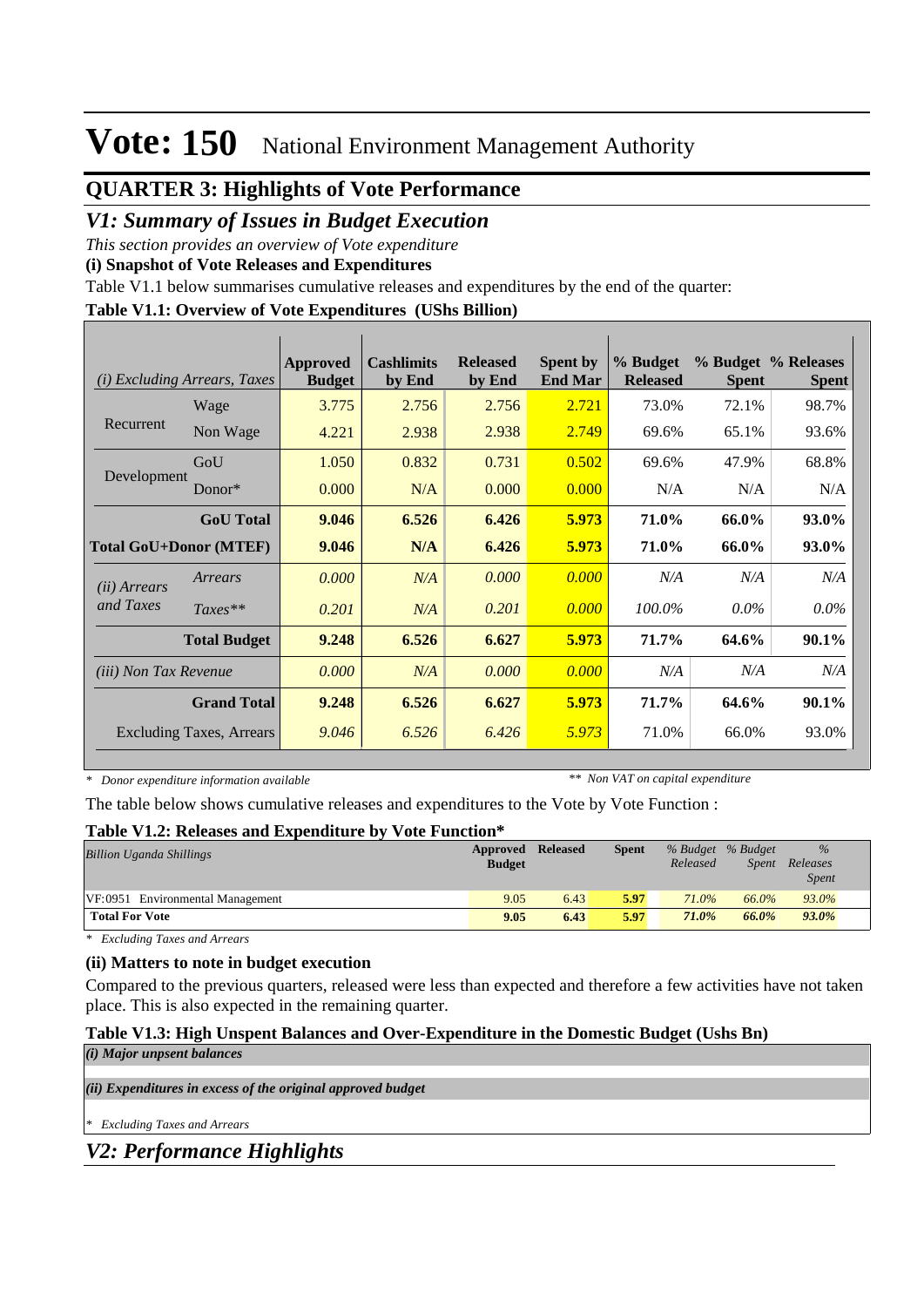## **QUARTER 3: Highlights of Vote Performance**

*This section provides highlights of output performance, focusing on key outputs and actions impelemented to improve section performance.*

### **Table V2.1: Key Vote Output Indicators and Expenditures\***

| Vote, Vote Function<br>Key Output                   | <b>Approved Budget and</b><br><b>Planned outputs</b>                                                                                                           | <b>Cumulative Expenditure</b><br>and Performance                                                                                                                          | <b>Status and Reasons for</b><br>any Variation from Plans |
|-----------------------------------------------------|----------------------------------------------------------------------------------------------------------------------------------------------------------------|---------------------------------------------------------------------------------------------------------------------------------------------------------------------------|-----------------------------------------------------------|
| <b>Vote Function: 0951 Environmental Management</b> |                                                                                                                                                                |                                                                                                                                                                           |                                                           |
| <b>Output: 095102</b>                               | Environmental compliance and enforcement of the law, regulations and standards                                                                                 |                                                                                                                                                                           |                                                           |
|                                                     | Description of Performance: High level inspections within<br>the Albertine region and<br>training and gazettement of<br>environmental inspectors<br>undertaken | High level inspections within<br>the Albertine region and<br>training and gazettement of 375<br>environmental inspectors<br>undertaken, 60 of these have<br>been trained. | These are still prioritised<br>activities                 |
|                                                     | Capacity of EPF in response,<br>reporting and prosecution of<br>environment crimes developed                                                                   | Capacity of EPF in response,<br>reporting and prosecution of<br>environment crimes developed                                                                              |                                                           |
|                                                     | Polluter Pays Principle<br>regulations developed                                                                                                               | 839 environmental compliance<br>audit inspections for red and                                                                                                             |                                                           |
|                                                     | EIA guidelines for the telecom<br>sector and SEA (Strategic<br>Environmental Assessment ) for activities carried out<br>the country finalized                  | yellow flagged industries and<br>land uses including Oil and Gas                                                                                                          |                                                           |
|                                                     |                                                                                                                                                                | 613 EIA reports reviewed and<br>approved                                                                                                                                  |                                                           |
|                                                     | Capacity in sustainable oil and<br>gas development and<br>monitoring enhanced                                                                                  | NEMA field office in the<br>Albertine Graben Equipped and<br>Operated                                                                                                     |                                                           |
|                                                     | 1200 environmental compliance<br>audit inspections for red and<br>yellow flagged industries and<br>land uses including Oil and Gas<br>activities carried out   | Capacity in sustainable oil and<br>gas development and<br>monitoring has been<br>enhanced<br>through training<br>relevant staff in various                                |                                                           |
|                                                     | 512 EIA reports reviewed and<br>approved                                                                                                                       | institutors that have stake in<br>environmental management<br>including local governments.                                                                                |                                                           |
|                                                     | Promotion of value addition<br>activities on Shea Nut in 3<br>districts of Amuria, Lira and<br>Moyo, in the Shea Nut belt as<br>an incentive for protection    | 12 Municipal composite sites<br>(Arua, Lira, Soroti, Mbale,<br>Jinja, Mukono, FortPortal,<br>Hoima, Masindi, Kasese,<br>Mbarara and Kabale)                               |                                                           |
|                                                     | Law enforcement to prevent<br>further encroachment on lake<br>shores protection zones<br>intensified.                                                          | supported, inspected and<br>monitored                                                                                                                                     |                                                           |
|                                                     | NEMA field office in the<br>Albertine Graben Equipped and<br>Operated                                                                                          |                                                                                                                                                                           |                                                           |
|                                                     | 12 Municipal composite sites<br>supported, inspected and                                                                                                       |                                                                                                                                                                           |                                                           |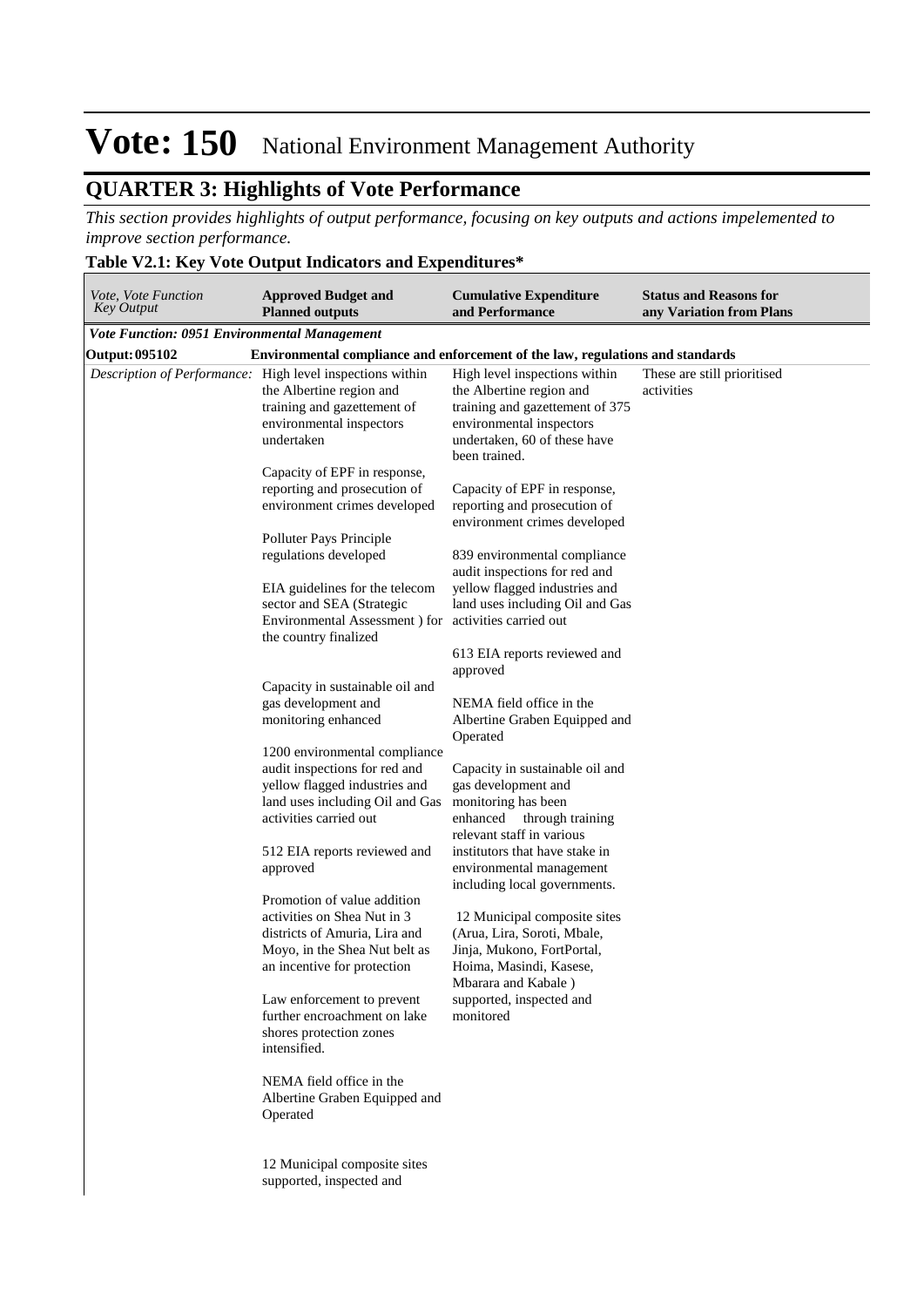| <i>Vote. Vote Function</i><br>Key Output                                                             | <b>Approved Budget and</b><br><b>Planned outputs</b> |       | <b>Cumulative Expenditure</b><br>and Performance | <b>Status and Reasons for</b><br>any Variation from Plans |       |
|------------------------------------------------------------------------------------------------------|------------------------------------------------------|-------|--------------------------------------------------|-----------------------------------------------------------|-------|
|                                                                                                      | monitored                                            |       |                                                  |                                                           |       |
| Performance Indicators:                                                                              |                                                      |       |                                                  |                                                           |       |
| No. of environmental<br>inspections and audits<br>carried on facilities and<br>investments           | 1.200                                                |       | 839                                              |                                                           |       |
| No. of EIA reports approved                                                                          | 512                                                  |       | 613                                              |                                                           |       |
| No. of solid waste<br>composite sites<br>constructed/maintained and<br>operational in municipalities | 12                                                   |       | 12                                               |                                                           |       |
| Output Cost:                                                                                         | UShs Bn:                                             | 0.837 | UShs Bn:                                         | % Budget Spent:<br>0.440                                  | 52.5% |
| <b>Vote Function Cost</b>                                                                            | <b>UShs Bn:</b>                                      |       | $9.046$ UShs Bn:                                 | 5.973 % Budget Spent:                                     | 66.0% |
| <b>Cost of Vote Services:</b>                                                                        | UShs $Bn$ :                                          |       | <b>9.046</b> <i>UShs Bn:</i>                     | <b>5.973</b> % Budget Spent:                              | 66.0% |

## **QUARTER 3: Highlights of Vote Performance**

*\* Excluding Taxes and Arrears*

In the last quarter, NEMA coordinated with WWF and initiated to draft PES guidelines NEMA represented in Planning and coordination meetings with key SWGs and guide lead agencies in integration of environmental sustainability concerns in plans and budgets

Ninety six (96) Environmental Audits were received, 53 of the submitted Audits reviewed and responses provided to the developers. 161 Inspections on the were conducted to different sites around the country. 60 of the 378 environmental inspectors trained on environmental management issues in the country.

164 Scoping Reports and TOR, 73 Project Briefs and 155 Environmental Impact Statements submitted. 140 Scoping Reports/TOR approved, 217 reviewed and approved, 72 post EIA and audit verification undertaken. Thirty (30) Terms of references (TORs) for Environmental Audits were received which were all reviewed and responded to.

Carried out training on resource mobilization strategy for district leaders in the protection of the Shea butter trees in Otuke district for support to community based initiative on value addition. Sensitized and generated consensus with District Policy makers and technical staff of Abim district on curbing threats to biodiversity specifically minimizing charcoal burning and poaching of wild animals.

Sensitized and gave feedback to local leaders of Karenga S/C on community projects to be supported by the project. Sensitized area MPs and district leaders in the Kidepo Region to have a common understanding of planned measures for handling pressure on savanna woodland resources in the Kidepo critical landscape with specific reference to Shea butter trees and mega fauna.

EPF supported to carry out Regulation of Music Concerts/Events (27),Service of noise warning notices(20), Criminal cases instituted (11), Confiscation of noisy music equipment (03), Arrests (10), Confiscation of M/V number plates (20), Halting of illegal environmental activities (20), Night monitoring and inspections(15), Community Policing (3) in various areas around the country.

Routine support to the CDM projects provided, Quarterly and routinely monitors Oil and Gas activities also under taken.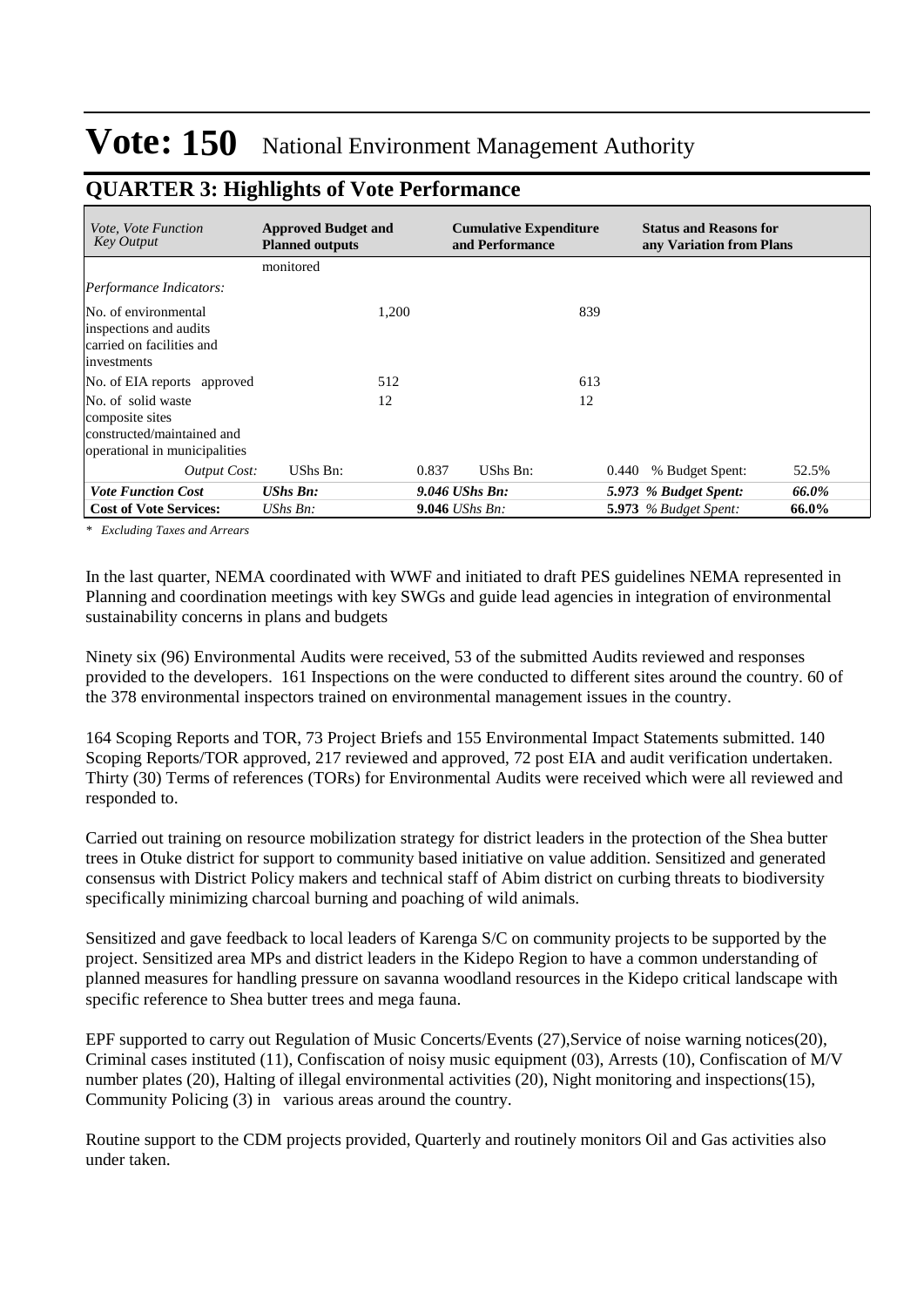## **QUARTER 3: Highlights of Vote Performance**

Initiated preparation of National SOER 2014 and an inception report was received from the consultant and technical consultative workshop to obtain data and information on sectoral state of environment held. Developed and published IEC materials, quarterly regional radio and TV, and monthly print media programs produced on topical issues. The Review of the performance of NEMA 5 Year strategic plan and develop new business oriented strategic plan and linked to the NDP and vision 2040 was started and the consultant submitted an inception report. Final draft for Economic Instruments for Oil and Gas were submitted by the consultant.

NEMA participated in international meetings including Monitoring for Environment and security in Africa (MESA), Africa Regional information network meeting in South Africa, Green Economy in Cairo, International capacity building on system of environmental economic accounting is Addis Ababa. Prepared and submitted the Country Environment Profile to UNEP Nairobi for upload on the Africa Environment Information Network undertaken.

| <b>Planned Actions:</b>                                                                                                                                                                                                                                | <b>Actual Actions:</b>                                                                                                                                                                                                                    | <b>Reasons for Variation</b> |
|--------------------------------------------------------------------------------------------------------------------------------------------------------------------------------------------------------------------------------------------------------|-------------------------------------------------------------------------------------------------------------------------------------------------------------------------------------------------------------------------------------------|------------------------------|
| Vote: 150 National Environment Management Authority                                                                                                                                                                                                    |                                                                                                                                                                                                                                           |                              |
| Vote Function: 09.51 Environmental Management                                                                                                                                                                                                          |                                                                                                                                                                                                                                           |                              |
| Continue Lobbying for ENR conditional<br>grants and increased local government<br>allocations to the entire ENR sector. Start<br>on the establishment of District<br>Environment Fund from the National<br>Environment Fund (NEF) and other<br>sources | <b>Continued Lobbying for ENR</b><br>conditional grants and increased local<br>government allocations to the entire<br><b>ENR</b> sector.                                                                                                 |                              |
| NEMA will spearhead development and<br>enforcement of by laws and ordinances in<br>local governements. The established EPF<br>will continue to help enforce all the<br>relevant legislations.                                                          | <b>NEMA</b> ahas continually supported<br>local governements to develop and<br>enforce by laws and ordinances The<br>established EPF has also continued to<br>help enforce all the relevant legislations.                                 |                              |
| Strengthen the monitoring of oil and gas<br>activities in the Albertine Graben.<br>Establish the laboratory for oil and Gas.<br>NEMA will also continue maintenance of<br>the 12 composite sites for urban solid<br>waste mangement.                   | <b>Rgional Office in the Albertine Graben</b><br>supported and monitoring of Oil and<br><b>Gas actvities streamlined. NEMA has</b><br>continued to support the operation of<br>the 12 composite sites for urban solid<br>waste mangement. |                              |

**Table V2.2: Implementing Actions to Improve Vote Performance**

## *V3: Details of Releases and Expenditure*

*This section provides a comprehensive summary of the outputs delivered by the Vote and further details of Vote expenditures by Vote Function and Expenditure Item.*

#### **Table V3.1: GoU Releases and Expenditure by Output\***

| <b>Billion Uganda Shillings</b>                                     | Approved<br><b>Budget</b> | <b>Released</b> | <b>Spent</b> | $%$ GoU<br><b>Budget</b><br>Released | $%$ GoU<br><b>Budget</b><br><i>Spent</i> | $%$ GoU<br>Releases<br><i>Spent</i> |
|---------------------------------------------------------------------|---------------------------|-----------------|--------------|--------------------------------------|------------------------------------------|-------------------------------------|
| VF:0951 Environmental Management                                    | 9.05                      | 6.43            | 5.97         | 71.0%                                | 66.0%                                    | 93.0%                               |
| Class: Outputs Provided                                             | 8.62                      | 6.00            | 5.69         | 69.6%                                | 66.0%                                    | 94.8%                               |
| Integration of ENR Management at National and Local<br>095101       | 0.78                      | 0.53            | 0.43         | 67.6%                                | 55.0%                                    | 81.4%                               |
| Government levels                                                   |                           |                 |              |                                      |                                          |                                     |
| 095102 Environmental compliance and enforcement of the law,         | 0.84                      | 0.48            | 0.44         | 56.9%                                | 52.5%                                    | 92.3%                               |
| regulations and standards                                           |                           |                 |              |                                      |                                          |                                     |
| 095103 Acess to environmental information/education and public      | 0.52                      | 0.28            | 0.25         | 54.2%                                | 48.5%                                    | 89.4%                               |
| participation increased                                             |                           |                 |              |                                      |                                          |                                     |
| 095104 The institutional capacity of NEMA and its partners enhanced | 6.22                      | 4.52            | 4.42         | 72.7%                                | 71.0%                                    | 97.7%                               |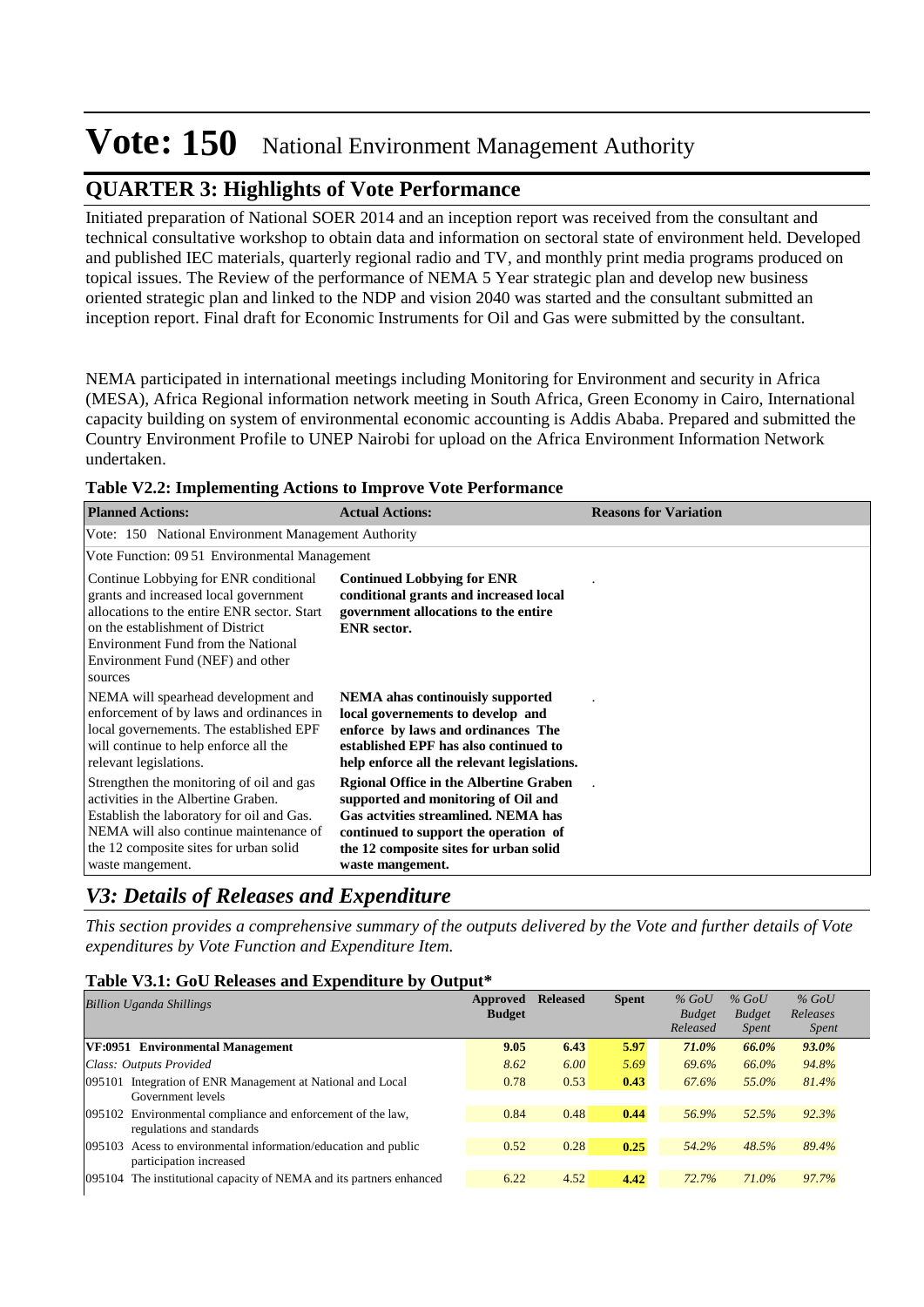## **QUARTER 3: Highlights of Vote Performance**

| . .                                                                     |      |      |      |           |           |          |
|-------------------------------------------------------------------------|------|------|------|-----------|-----------|----------|
| 095105 National, regional and international partnerships and networking | 0.25 | 0.19 | 0.15 | 75.8%     | 58.6%     | 77.4%    |
| strengthened                                                            |      |      |      |           |           |          |
| Class: Capital Purchases                                                | 0.43 | 0.43 | 0.28 | 98.9%     | 66.2%     | 66.9%    |
| 095175 Purchase of Motor Vehicles and Other Transport Equipment         | 0.20 | 0.20 | 0.10 | $100.0\%$ | 50.0%     | 50.0%    |
| 095176 Purchase of Office and ICT Equipment, including Software         | 0.04 | 0.04 | 0.04 | 100.0%    | $100.0\%$ | 100.0%   |
| 095177 Purchase of Specialised Machinery & Equipment                    | 0.15 | 0.15 | 0.13 | 98.0%     | 87.7%     | 89.5%    |
| 095178 Purchase of Office and Residential Furniture and Fittings        | 0.04 | 0.04 | 0.01 | 95.3%     | 32.5%     | 34.1%    |
| <b>Total For Vote</b>                                                   | 9.05 | 6.43 | 5.97 | 71.0%     | 66.0%     | $93.0\%$ |
|                                                                         |      |      |      |           |           |          |

*\* Excluding Taxes and Arrears*

### **Table V3.2: 2014/15 GoU Expenditure by Item**

| <b>Billion Uganda Shillings</b>                           | <b>Approved</b><br><b>Budget</b> | <b>Releases</b> | <b>Expend-</b><br>iture | % Budged<br><b>Released</b> | % Budget<br><b>Spent</b> | %Releases<br><b>Spent</b> |
|-----------------------------------------------------------|----------------------------------|-----------------|-------------------------|-----------------------------|--------------------------|---------------------------|
| <b>Output Class: Outputs Provided</b>                     | 8.62                             | 6.00            | 5.69                    | 69.6%                       | 66.0%                    | 94.8%                     |
| 211101 General Staff Salaries                             | 3.39                             | 2.49            | 2.46                    | 73.5%                       | 72.5%                    | 98.6%                     |
| 211102 Contract Staff Salaries (Incl. Casuals, Temporary) | 0.38                             | 0.26            | 0.26                    | 68.4%                       | 68.4%                    | 99.9%                     |
| 211103 Allowances                                         | 0.06                             | 0.05            | 0.04                    | 87.3%                       | 72.0%                    | 82.5%                     |
| 212101 Social Security Contributions                      | 0.36                             | 0.28            | 0.26                    | 78.5%                       | 71.4%                    | 91.0%                     |
| 213004 Gratuity Expenses                                  | 1.00                             | 0.69            | 0.68                    | 69.0%                       | 68.5%                    | 99.2%                     |
| 221001 Advertising and Public Relations                   | 0.22                             | 0.11            | 0.10                    | 51.5%                       | 45.8%                    | 88.9%                     |
| 221002 Workshops and Seminars                             | 0.53                             | 0.37            | 0.28                    | 68.8%                       | 53.1%                    | 77.1%                     |
| 221003 Staff Training                                     | 0.21                             | 0.04            | 0.03                    | 18.6%                       | 12.1%                    | 65.4%                     |
| 221005 Hire of Venue (chairs, projector, etc)             | 0.03                             | 0.00            | 0.00                    | 0.0%                        | 0.0%                     | N/A                       |
| 221007 Books, Periodicals & Newspapers                    | 0.06                             | 0.03            | 0.03                    | 48.3%                       | 45.1%                    | 93.4%                     |
| 221009 Welfare and Entertainment                          | 0.03                             | 0.02            | 0.02                    | 96.0%                       | 96.0%                    | 100.0%                    |
| 221011 Printing, Stationery, Photocopying and Binding     | 0.15                             | 0.10            | 0.07                    | 65.9%                       | 45.8%                    | 69.4%                     |
| 221012 Small Office Equipment                             | 0.02                             | 0.01            | 0.01                    | 58.0%                       | 34.4%                    | 59.3%                     |
| 222001 Telecommunications                                 | 0.12                             | 0.09            | 0.09                    | 73.0%                       | 71.8%                    | 98.4%                     |
| 222002 Postage and Courier                                | 0.02                             | 0.01            | 0.01                    | 80.0%                       | 79.4%                    | 99.3%                     |
| 222003 Information and communications technology (ICT)    | 0.02                             | 0.02            | 0.02                    | 98.0%                       | 95.5%                    | 97.4%                     |
| 223001 Property Expenses                                  | 0.03                             | 0.02            | 0.02                    | 90.0%                       | 90.0%                    | 100.0%                    |
| 223002 Rates                                              | 0.02                             | 0.01            | 0.01                    | 58.3%                       | 33.3%                    | 57.1%                     |
| $223003$ Rent – (Produced Assets) to private entities     | 0.02                             | 0.00            | 0.00                    | 0.0%                        | 0.0%                     | N/A                       |
| 223004 Guard and Security services                        | 0.03                             | 0.03            | 0.03                    | 100.0%                      | 100.0%                   | 100.0%                    |
| 223005 Electricity                                        | 0.10                             | 0.07            | 0.07                    | 68.3%                       | 68.3%                    | 100.0%                    |
| 223006 Water                                              | 0.02                             | 0.00            | 0.00                    | 20.0%                       | 20.0%                    | 100.0%                    |
| 223007 Other Utilities- (fuel, gas, firewood, charcoal)   | 0.01                             | 0.00            | 0.00                    | 38.0%                       | 36.3%                    | 95.6%                     |
| 224004 Cleaning and Sanitation                            | 0.01                             | 0.00            | 0.00                    | 50.0%                       | 50.0%                    | 100.0%                    |
| 225001 Consultancy Services- Short term                   | 0.36                             | 0.34            | 0.30                    | 94.5%                       | 84.7%                    | 89.6%                     |
| 226001 Insurances                                         | 0.19                             | 0.13            | 0.13                    | 67.0%                       | 67.0%                    | 100.0%                    |
| 227001 Travel inland                                      | 0.56                             | 0.24            | 0.21                    | 43.2%                       | 38.2%                    | 88.5%                     |
| 227002 Travel abroad                                      | 0.24                             | 0.24            | 0.24                    | 100.0%                      | 98.4%                    | 98.4%                     |
| 227004 Fuel, Lubricants and Oils                          | 0.33                             | 0.23            | 0.22                    | 69.9%                       | 65.6%                    | 93.9%                     |
| 228001 Maintenance - Civil                                | 0.03                             | 0.02            | 0.02                    | 80.0%                       | 72.1%                    | 90.1%                     |
| 228002 Maintenance - Vehicles                             | 0.07                             | 0.06            | 0.06                    | 87.5%                       | 87.5%                    | 100.0%                    |
| 228004 Maintenance – Other                                | 0.04                             | 0.02            | 0.02                    | 59.0%                       | 56.1%                    | 95.1%                     |
| <b>Output Class: Capital Purchases</b>                    | 0.63                             | 0.63            | 0.28                    | 99.2%                       | 45.1%                    | 45.4%                     |
| 231004 Transport equipment                                | 0.20                             | 0.20            | 0.10                    | 100.0%                      | 50.0%                    | 50.0%                     |
| 231005 Machinery and equipment                            | 0.19                             | 0.19            | 0.17                    | 98.4%                       | 90.3%                    | 91.7%                     |
| 231006 Furniture and fittings (Depreciation)              | 0.04                             | 0.04            | 0.01                    | 95.3%                       | 32.5%                    | 34.1%                     |
| 312204 Taxes on Machinery, Furniture & Vehicles           | 0.20                             | 0.20            | 0.00                    | 100.0%                      | 0.0%                     | 0.0%                      |
| <b>Grand Total:</b>                                       | 9.25                             | 6.63            | 5.97                    | 71.7%                       | 64.6%                    | 90.1%                     |
| <b>Total Excluding Taxes and Arrears:</b>                 | 9.05                             | 6.43            | 5.97                    | 71.0%                       | 66.0%                    | 93.0%                     |